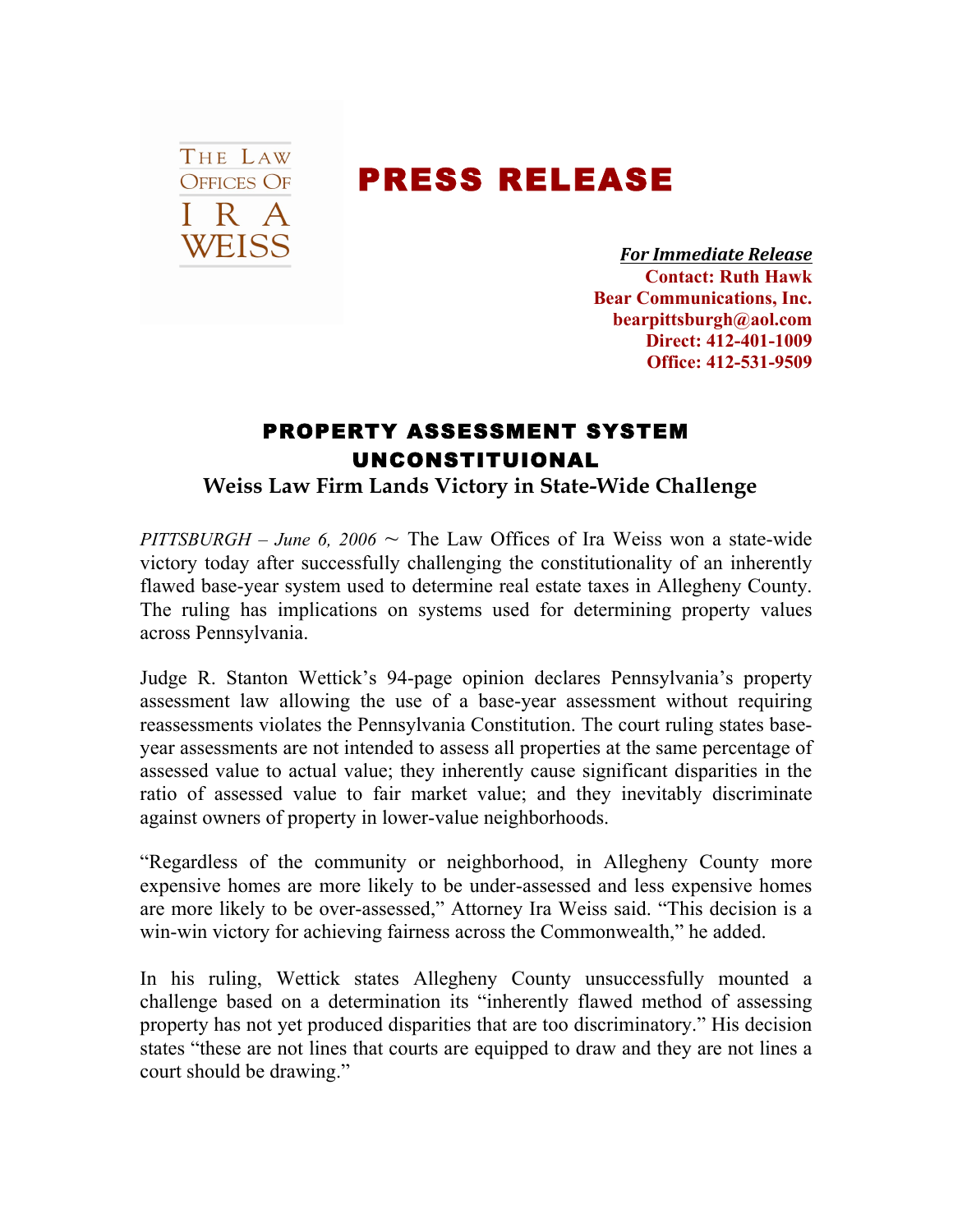Continued on Page 2 ASSESSMENT RULING – Page 2

The highly publicized trial was held in December 2006. The argument was whether the Uniformity Clause in the Constitution requires all real property be taxed at the same rate. "Our expert testimony revealed the county's 2002 baseyear system ignored the reality of the market and failed to account for the impact of market forces on the changes in values over time," Weiss said. Expert witnesses testified about vast inequities in property values in Allegheny County. "Trial testimony revealed it is axiomatic that real property markets are dynamic and that real property values change continually," Weiss added.

The legal battle involved the 2006 property re-assessment with debate centering on a determination whether a property assessment system using a 2002 base-year system was constitutional. "This method of assessing real estate is invalid on its face because it inevitably produces arbitrary, unjust and reasonably discriminatory results," the ruling states.

"Today's ruling confirms this base-year system fails to take into account that property values fluctuate and do so in a non-uniform manner among neighborhoods and communities," Attorney Robert Max Junker said.

Historically, the legislature has taken a hands-off approach to property assessments. "The laws governing assessments have been silent as to how a county must reassess or what factors need to be considered when a county contemplates a full reassessment," Weiss spokesperson Ruth Hawk said. "The evidence at trial proved how Allegheny County's indefinite base-year assessment scheme permitted under law inherently results in non-uniform taxation of property," Hawk added.

In the ruling, Wettick notes 18 counties in Pennsylvania have not conducted a reassessment in more than two decades. He further states Pennsylvania and Delaware are the only two states that do not require assessments be based on current values.

The ruling notes Allegheny County's assessments are more uniform than assessments in some other counties, and should not be governed by reassessment standards that do not apply to the state's other 66 counties. Wettick's ruling permits the county to continue to assess properties while the anticipated appeal to his ruling is pending in the Supreme Court.

During the trial, the plaintiffs provided overwhelming expert testimony explaining the standards created and maintained by the International Association of Assessing